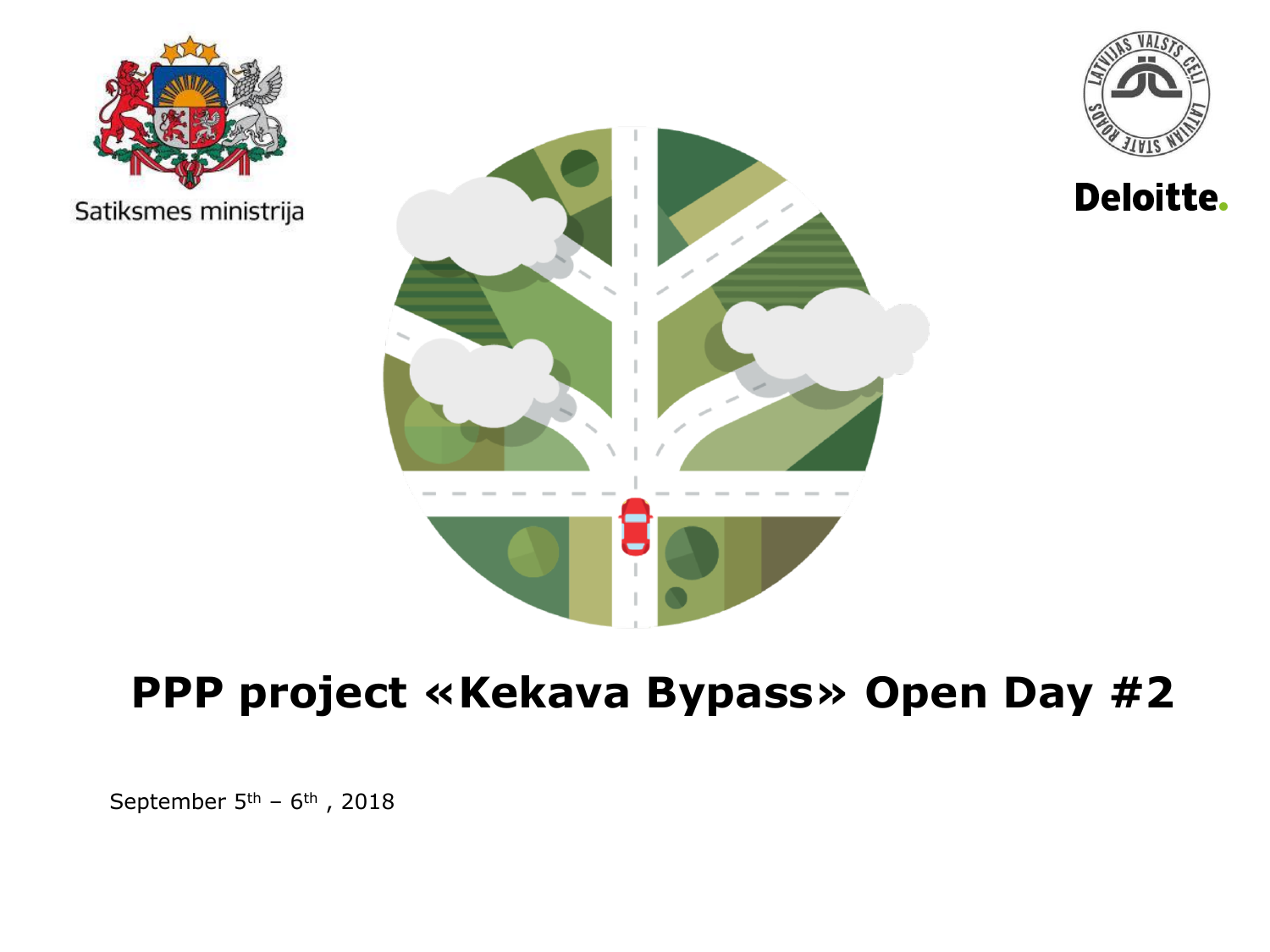### **Contents**

| <b>Project Overview</b>    |    |
|----------------------------|----|
| Procurement process        |    |
| <b>Qualification Phase</b> | 10 |
| <b>Awarding Phase</b>      | 15 |
| Key PPP contract terms     | 18 |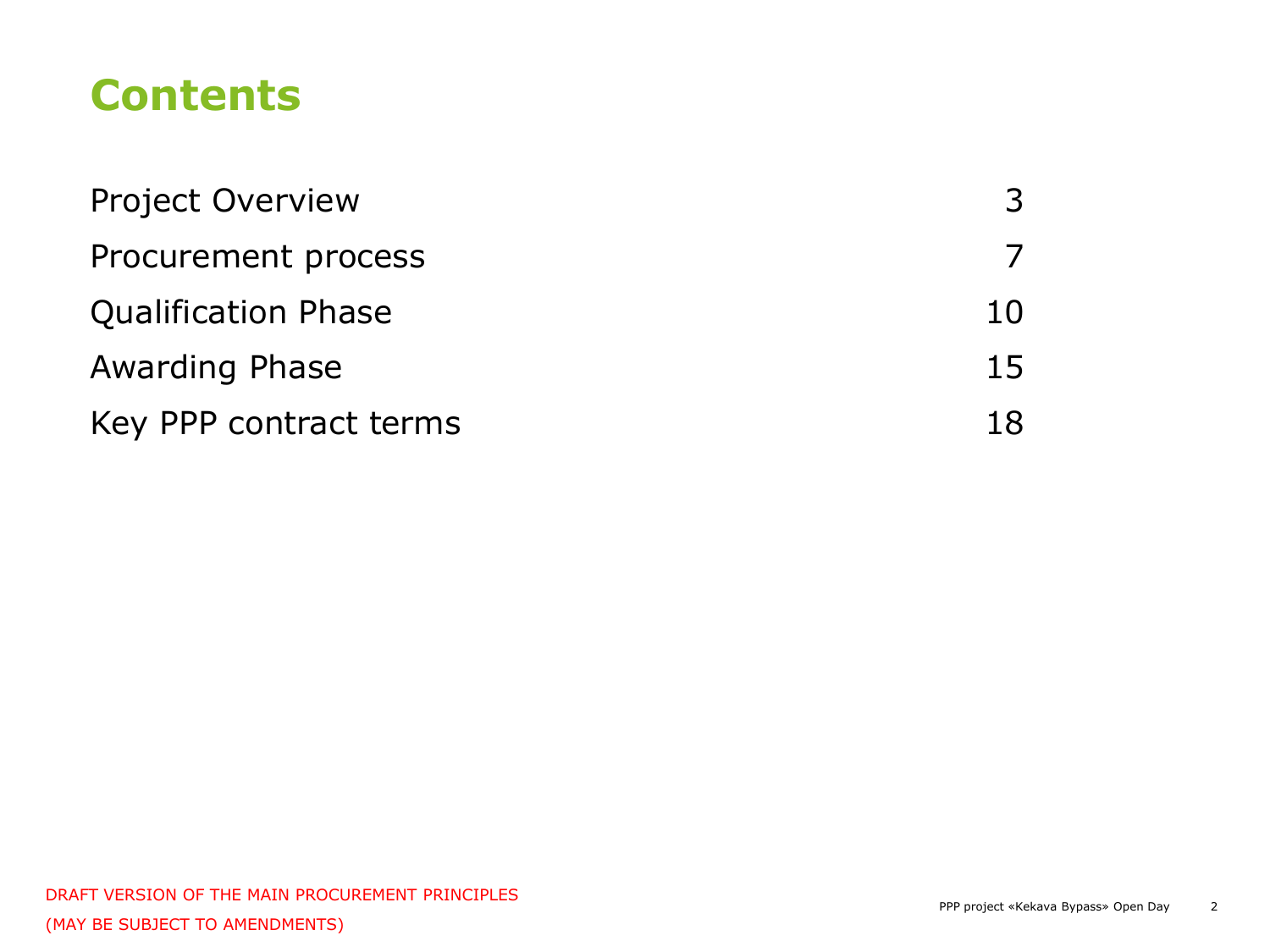# **Project Overview**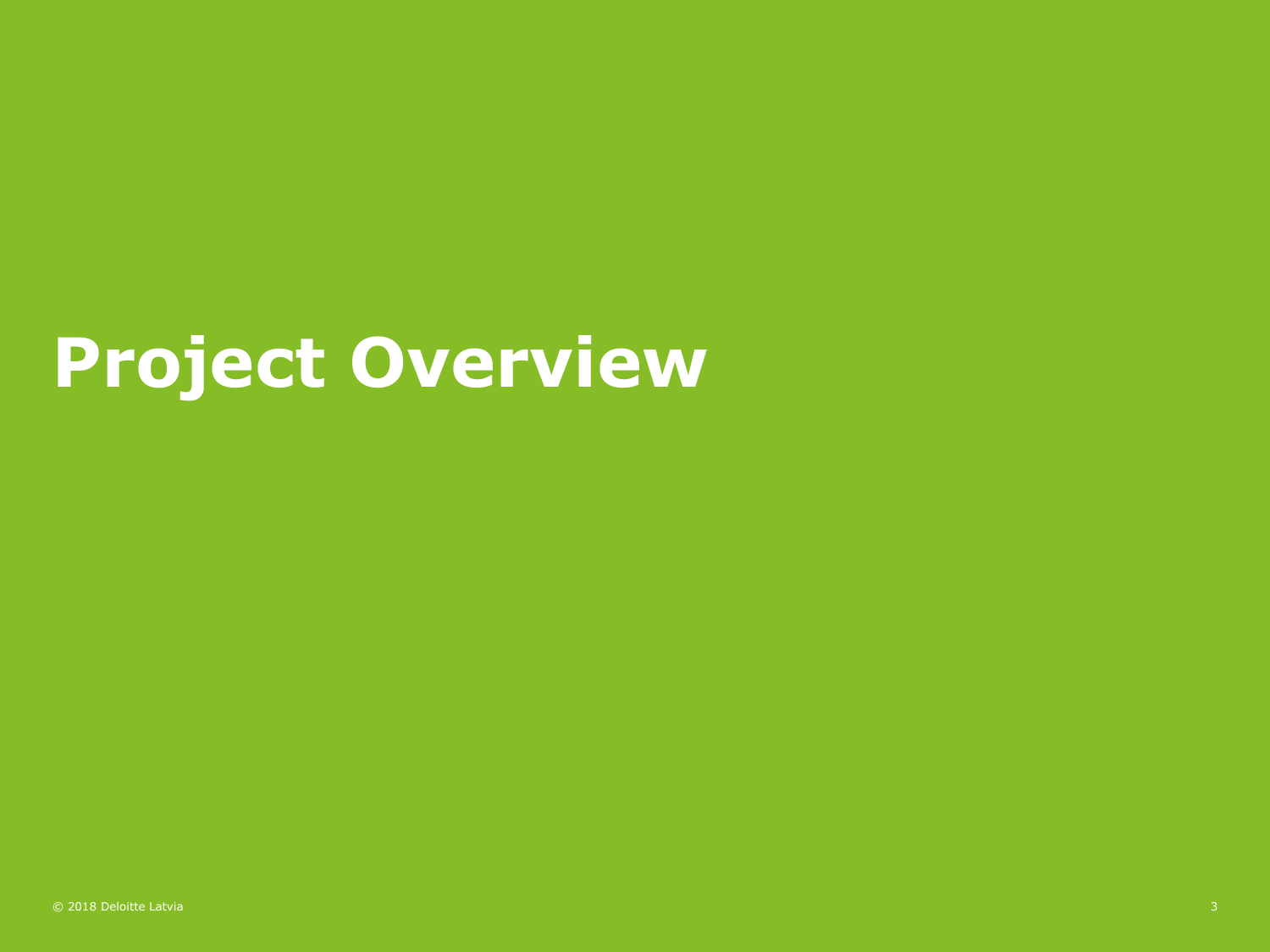## **Details of the Project**

| <b>Total length</b>             | 17,5 km                 |
|---------------------------------|-------------------------|
| Construction of the<br>new road | 14,4 km                 |
| Existing road<br>reconstruction | 3,1 km                  |
| 4-lane road                     | 11,1 km                 |
| 2-lane road                     | 6,4 km                  |
| <b>CAPEX</b>                    | 80-100 m.<br><b>FUR</b> |

DRAFT VERSION OF THE MAIN PROCUREMENT PRINCIPLES (MAY BE SUBJECT TO AMENDMENTS)

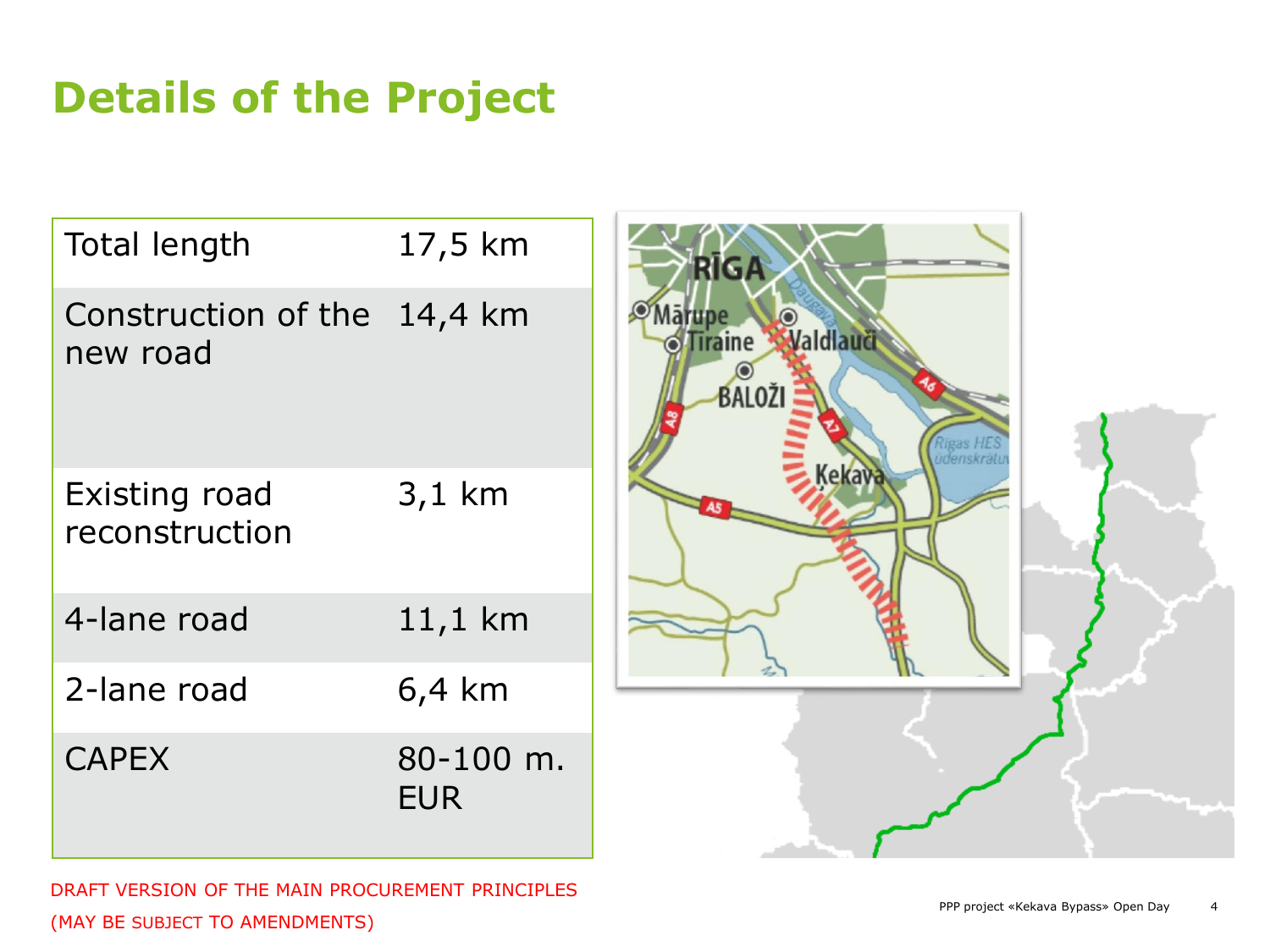## **Public-private partnership model**

| <b>PPP model</b>               |                                               |
|--------------------------------|-----------------------------------------------|
| Type of contract               | DBFM (design, build, finance<br>and maintain) |
| Length of contract             | 23 years $(3 + 20)$                           |
| Type of payment                | Availability payment                          |
| Client                         | The Ministry of Transport                     |
| <b>Balance sheet treatment</b> | Off-balance from perspective of<br>the Client |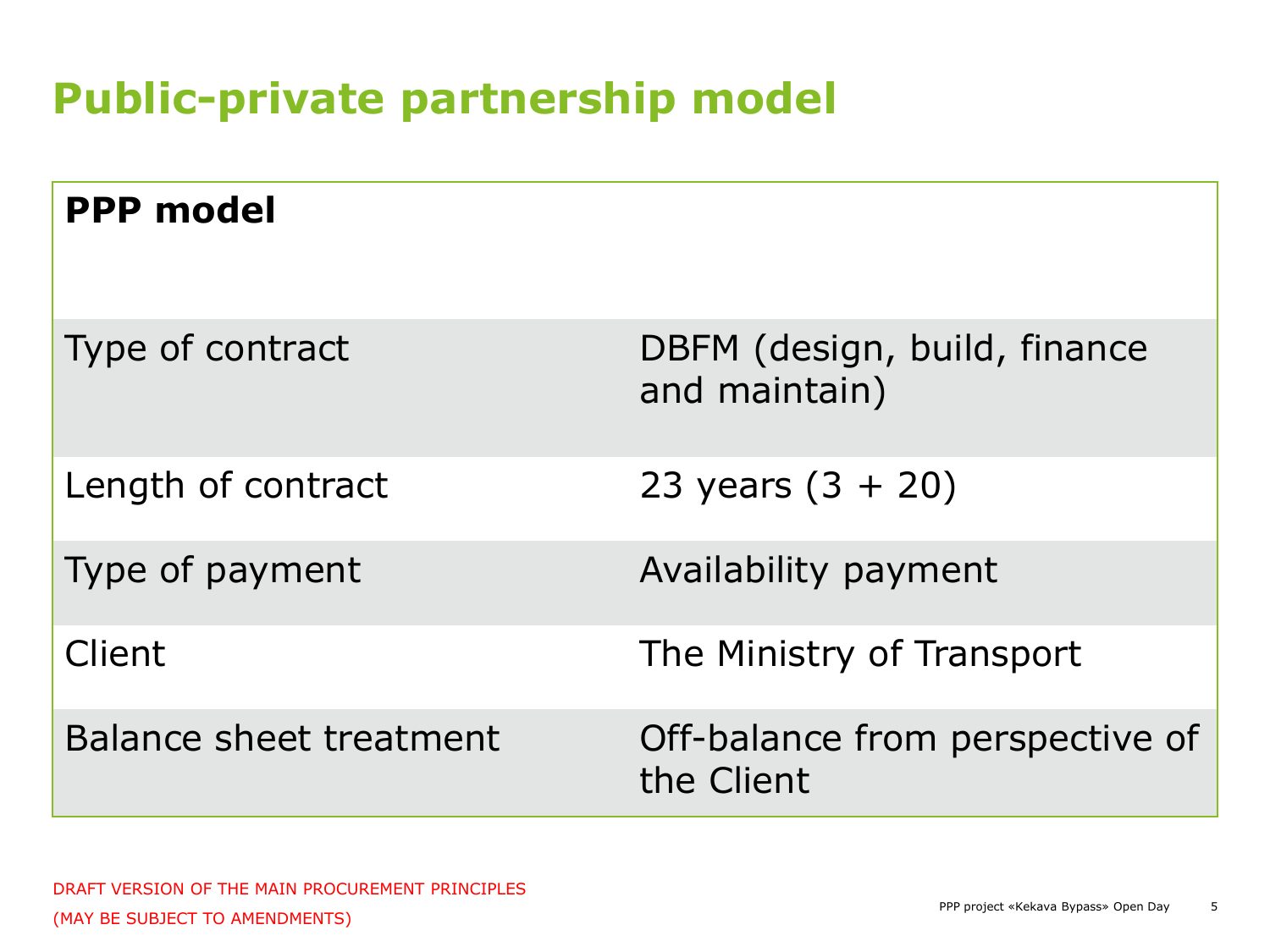## **Project timeline**



*Activities taking place on a certain date*

*Activities taking place over a duration of time period* 

© 2018 Deloitte Latvia PPP project «Kekava Bypass» Open Day 6 DRAFT VERSION OF THE MAIN PROCUREMENT PRINCIPLES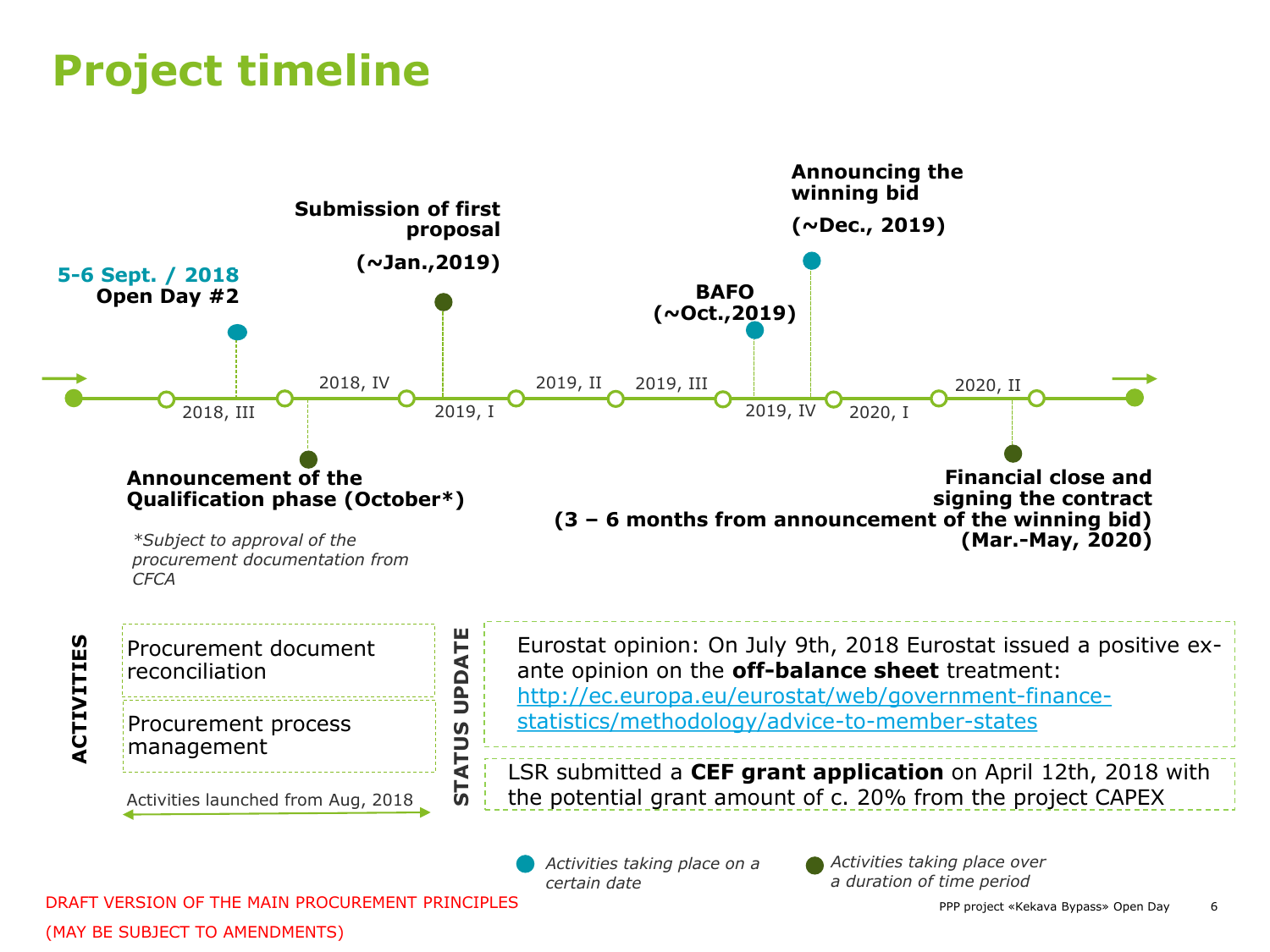# **Procurement Process**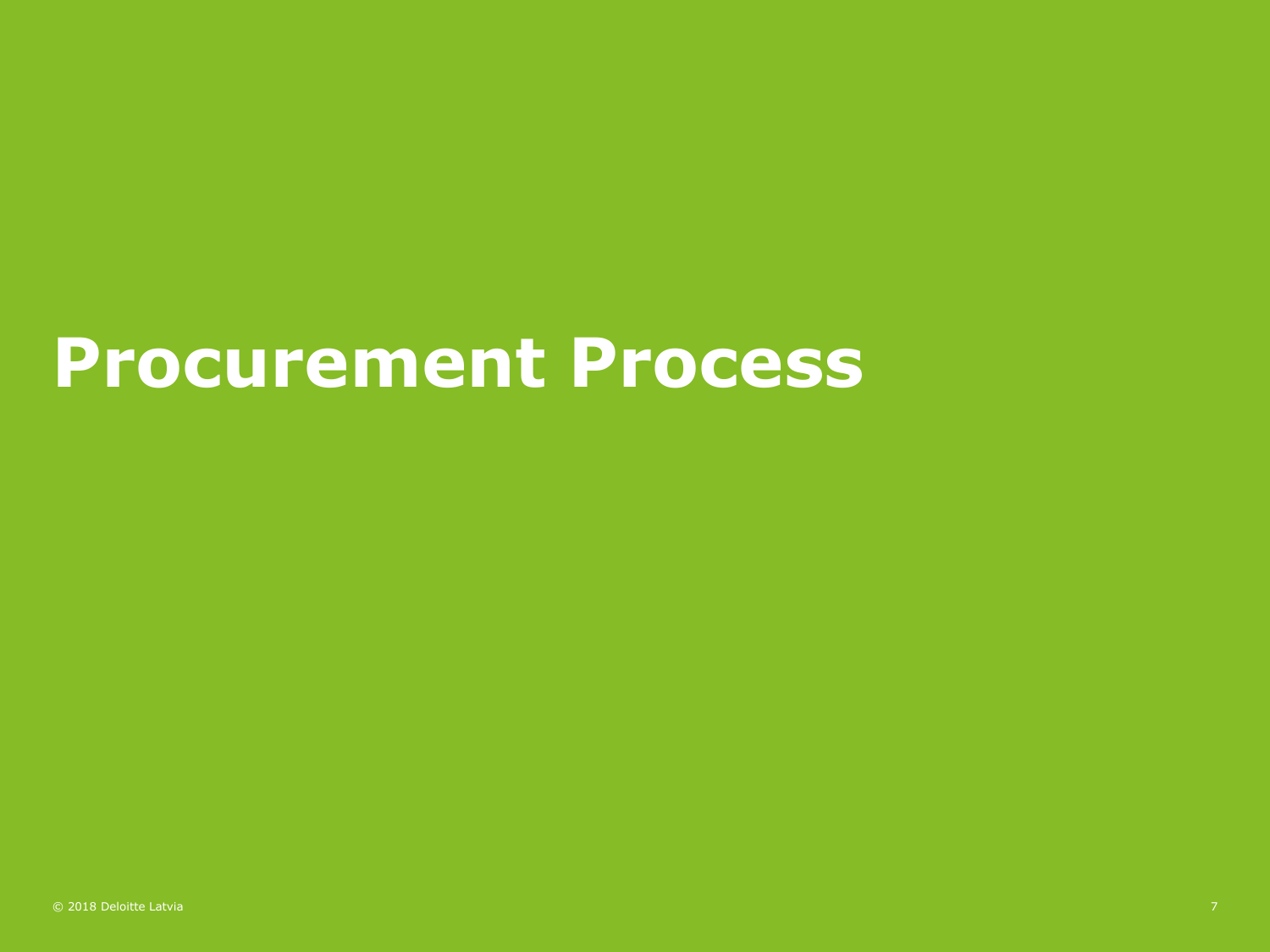## **Indicative awarding process**



(MAY BE SUBJECT TO AMENDMENTS)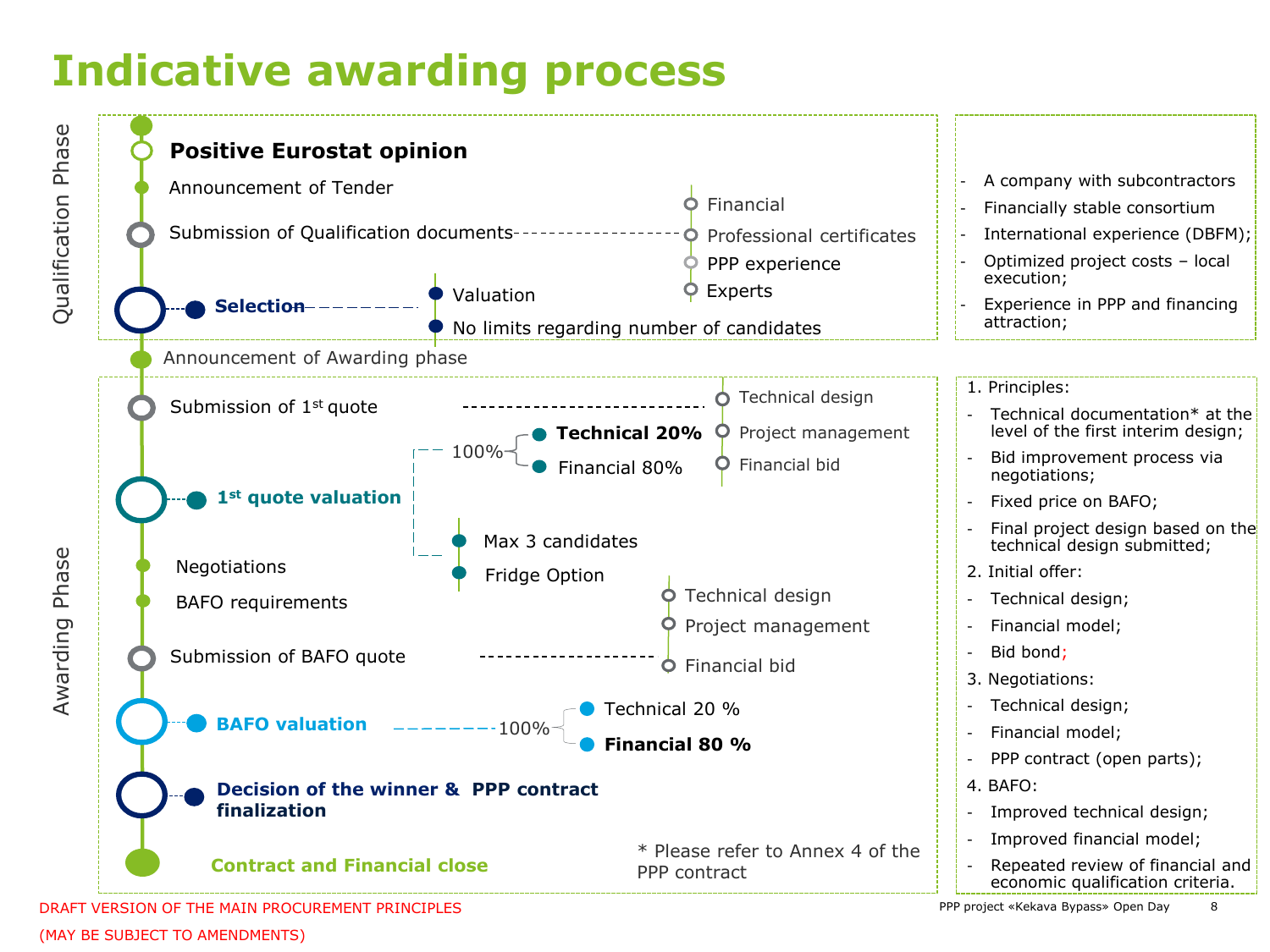## **Procurement procedure timeline**



\*Subject to approval of procurement documentation by CFCA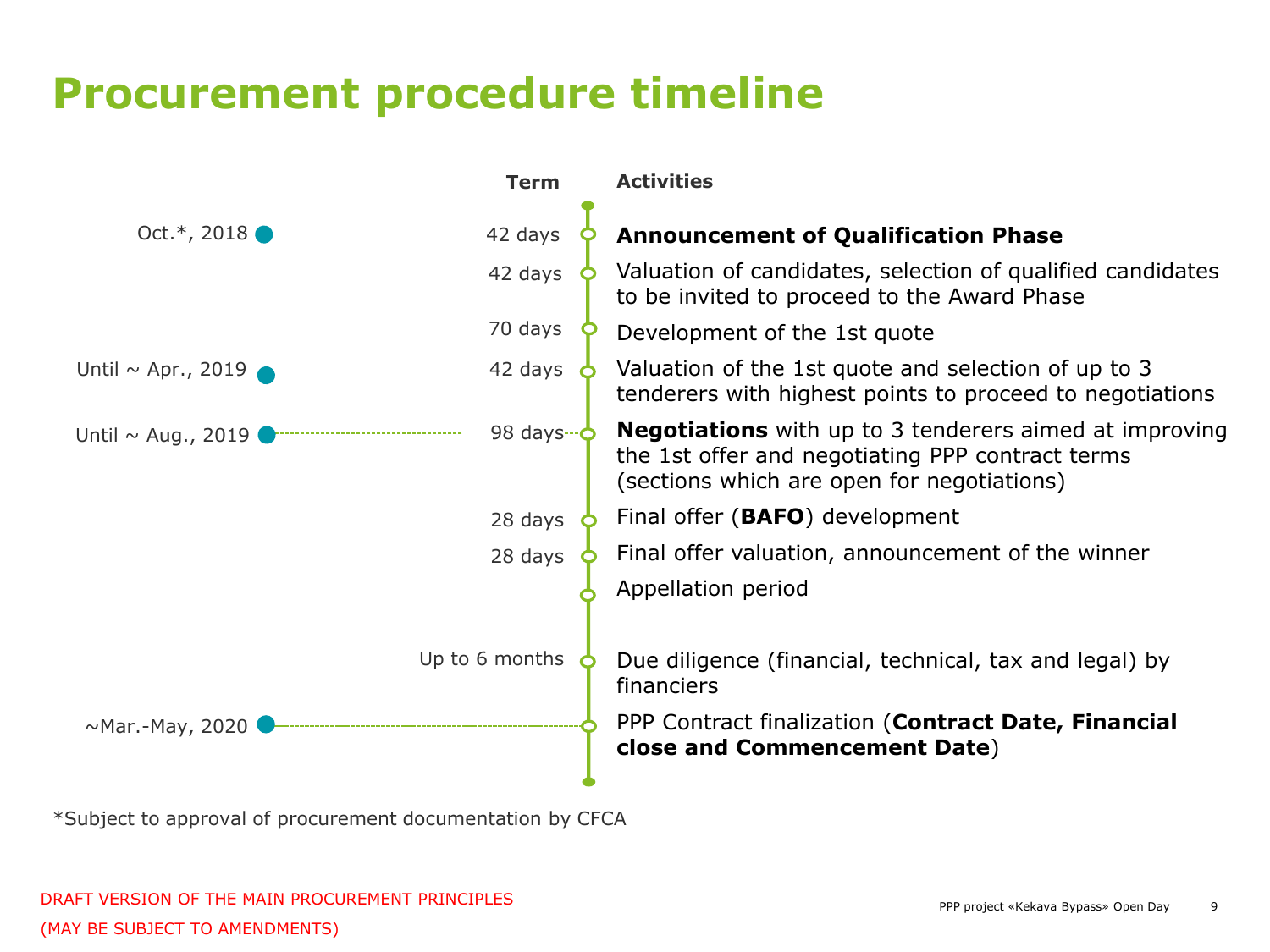# **Qualification Phase**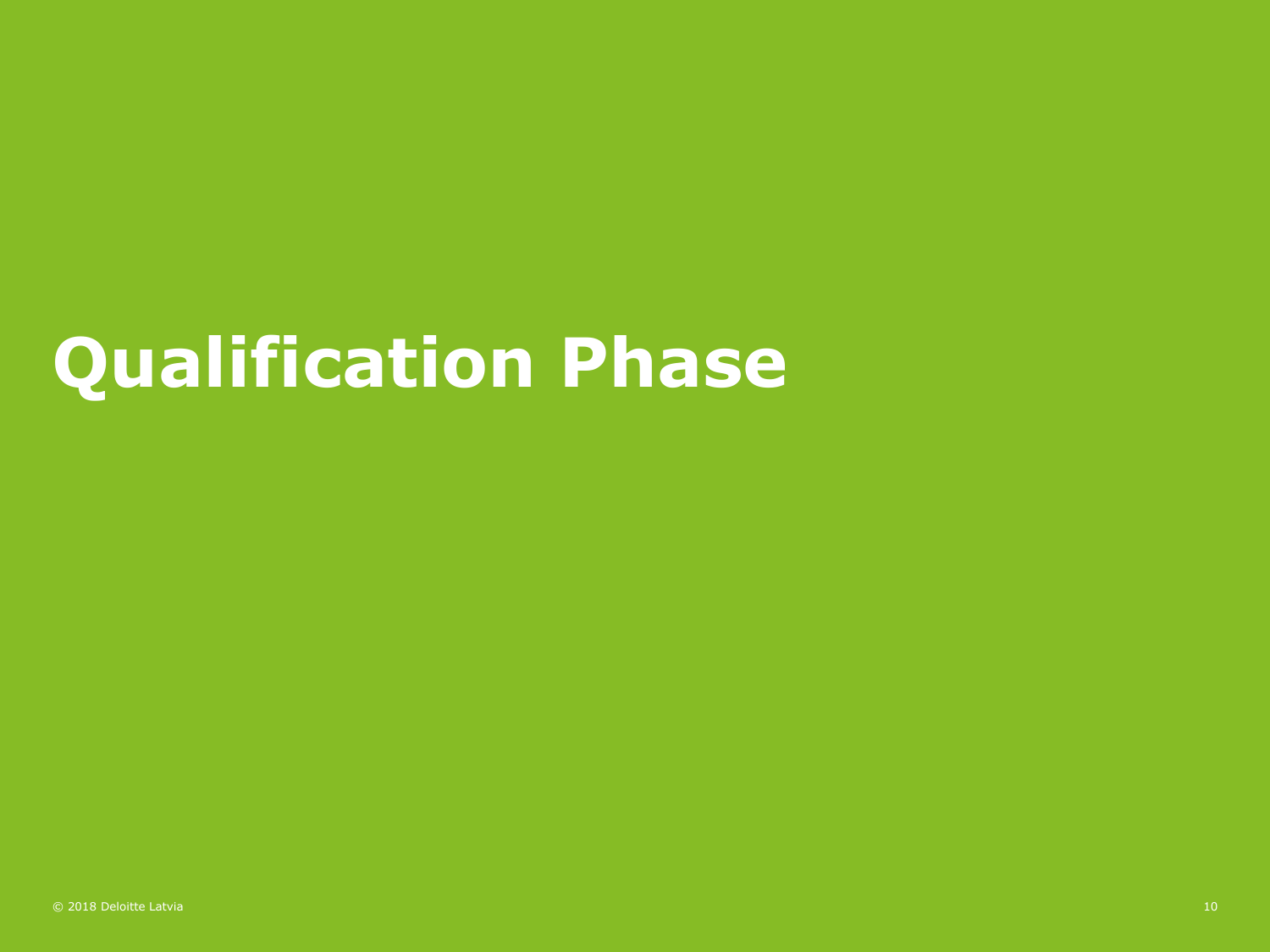## **Qualification phase**

- Documentation outlining the main PPP contract terms, together with appendix laying out the technical requirements for design, construction, maintenance and handback of the bypass
- Qualification documents are submitted by all interested parties
- Candidates that pass selection criteria are invited to submit initial offers
- To be considered for the qualification phase of the procurement process, candidate shall meet every one of the minimum requirements in financial, technical and expert criteria. If any of the minimum requirements are not met, candidate scores 0 points for the respective position and is disqualified

| <b>Objective of the qualification</b>                     | <b>Indicators</b>                                                                          |
|-----------------------------------------------------------|--------------------------------------------------------------------------------------------|
| Economic and financial strength                           | Contributable equity capital, turnover, equity<br>capital and financial strengths (ratios) |
| Candidate's ability to attract project<br>funding         | Reference projects                                                                         |
| Experience in executing similar<br>works (critical tasks) | Reference projects implemented in EU in similar<br>climate conditions                      |
| Availability of sufficiently<br>experienced experts       | Project manager, financing expert, design and<br>construction experts                      |
| Experience in executing PPP projects                      | Reference projects                                                                         |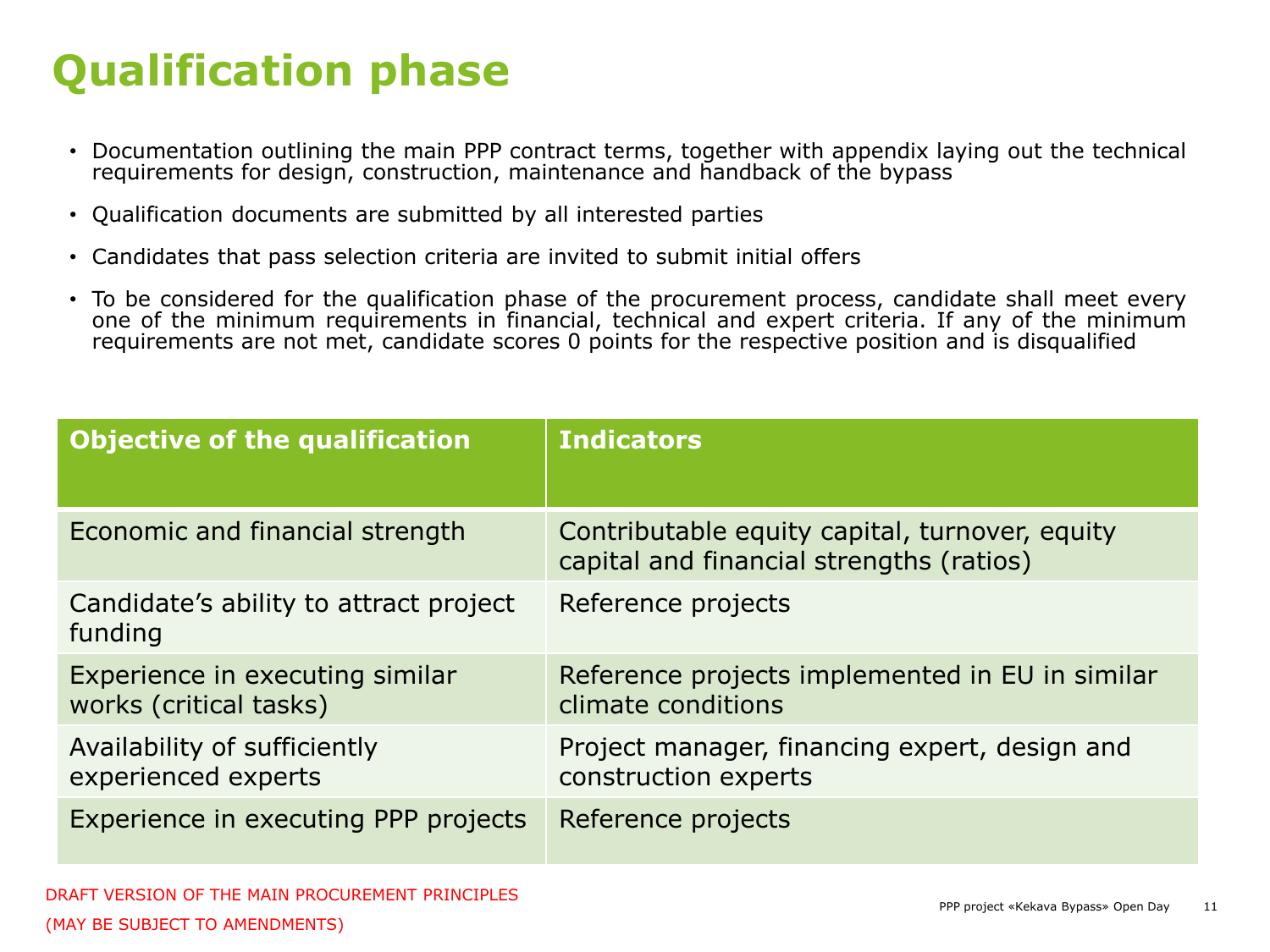## **Qualification phase / Financial criteria**

| <b>Criteria</b>                      | <b>Description</b>                                                                                                                                                                                                         | <b>Comments</b>        |
|--------------------------------------|----------------------------------------------------------------------------------------------------------------------------------------------------------------------------------------------------------------------------|------------------------|
| Contribution<br>to equity<br>capital | Ability to contribute a minimum of 10 million EUR                                                                                                                                                                          | Minimum<br>requirement |
| Turnover                             | Average consolidated turnover in construction of at<br>least [ $\bullet$ ] million EUR for the last three financial<br>years.                                                                                              | Minimum<br>requirement |
| <b>Equity Capital</b>                | Equity capital of at least [ $\bullet$ ] million EUR in<br>construction sector at the end of the last full<br>financial year.                                                                                              | Minimum<br>requirement |
| Financial<br>requirements            | During each of three last full financial years in the<br>construction the candidate has achieved liquidity<br>ratio of no less than $\lceil \bullet \rceil$ and equity ratio of no less<br>than $\lceil \bullet \rceil$ %. | Minimum<br>requirement |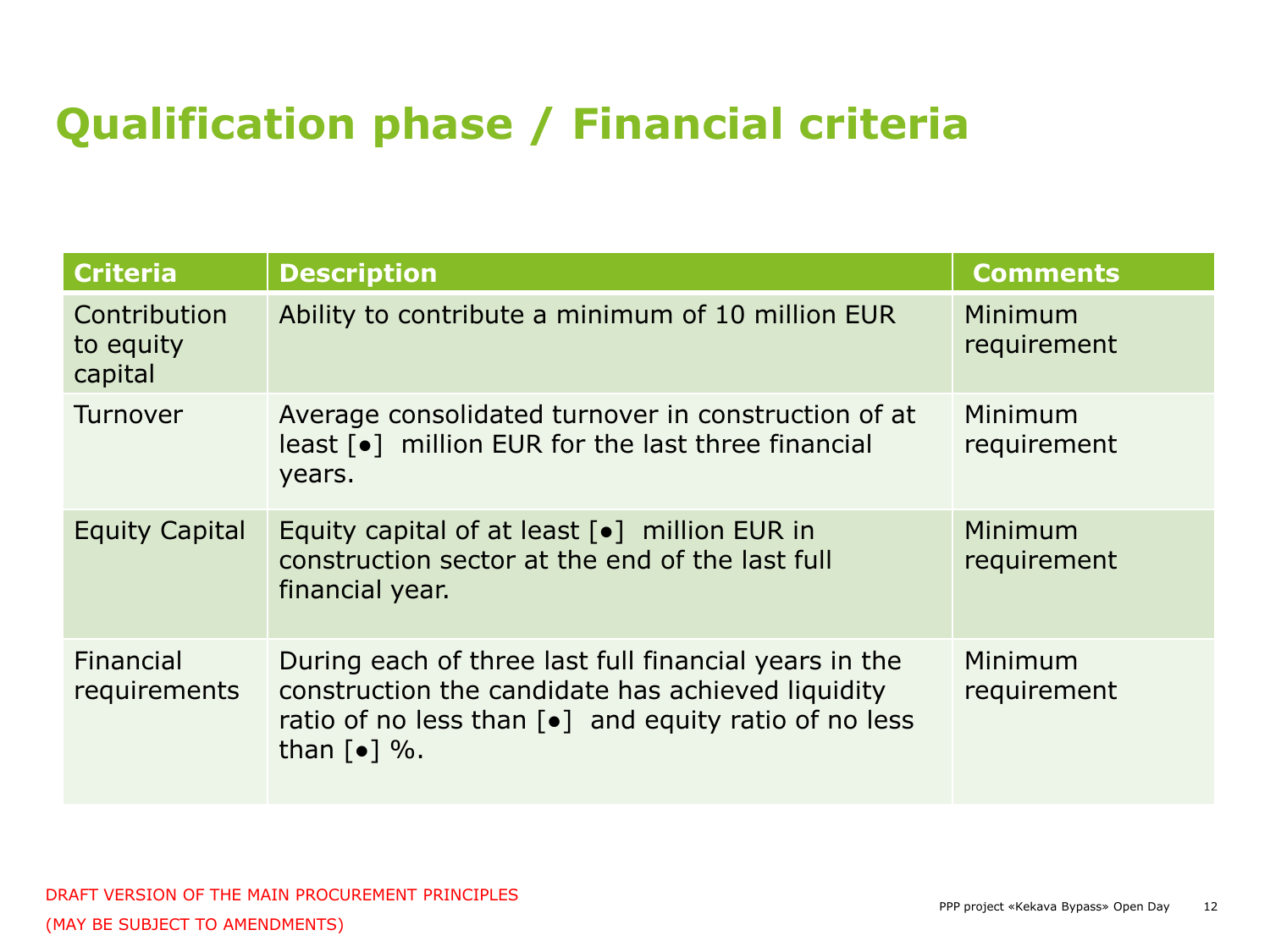## **Qualification phase / Technical criteria**

| <b>Criteria</b>                                                                                           | <b>Description</b>                                                                                                                                                                                                                                                                                                                                                                                                                                                                                             | <b>Comments</b>        | <b>Point</b><br><b>Range</b> |
|-----------------------------------------------------------------------------------------------------------|----------------------------------------------------------------------------------------------------------------------------------------------------------------------------------------------------------------------------------------------------------------------------------------------------------------------------------------------------------------------------------------------------------------------------------------------------------------------------------------------------------------|------------------------|------------------------------|
|                                                                                                           | Construction Max 5 reference projects complying with the following requirements:<br>1) The total investment shall exceed [•] million EUR<br>2) At least one reference project shall exceed total investment of [.] million EUR<br>3) Projects dating no more than 10 (ten) years back                                                                                                                                                                                                                          | Minimum<br>requirement |                              |
| Design                                                                                                    | Max 5 reference projects complying with the following requirements:<br>1) Demonstrate experience in the road infrastructure designing<br>2) The total investment shall exceed [•] million EUR<br>3) Projects dating no more than 10 (ten) years back                                                                                                                                                                                                                                                           | Minimum<br>requirement |                              |
| Maintenance                                                                                               | Max 10 reference projects/ contracts complying with the following requirements:<br>1) Demonstrate that candidate is capable of planning, managing and executing-long term<br>maintenance projects in the area of road infrastructure<br>2) At least one of the reference projects must be accomplished on a road with the traffic<br>intensity not less than $[\bullet]$ cars per day<br>3) The total investment shall exceed [ $\bullet$ ] million EUR<br>4) Projects dating no more than 5 (five) years back | Minimum<br>requirement | $1 - 3$                      |
| Attraction of<br>the project<br>financing                                                                 | Max 2 reference projects complying with the following requirements:<br>1) Demonstrate experience in the attraction of the project financing from international<br>financial institution (EIB, NIB, EBRD etc.), commercial bank or investment funds.<br>2) Total funding amount of both reference projects shall exceed [.] million EUR<br>3) Projects dating no more than 5 (five) years back                                                                                                                  | Minimum<br>requirement |                              |
| <b>PPP</b>                                                                                                | Max 2 reference projects complying with the following requirements:<br>1) Demonstrate experience in the public - private partnership under the Design-Build-<br>Finance-Maintain model (DBFM) or Design-Build-Finance-Operate model (DBFO), any<br>of which has been based on the availability based payment mechanism<br>2) Projects dating no more than 10 (ten) years back                                                                                                                                  | Minimum<br>requirement |                              |
| Projects must be implemented in a member state of the European Union (EU) or European Economic Area (EEA) |                                                                                                                                                                                                                                                                                                                                                                                                                                                                                                                |                        |                              |

Projects must entail specific construction aspects and consideration required for the respective road to endure an uninterrupted summer – winter period of **12 (twelve) months**

The additional points are awarded in case candidate exceeds the minimum requirement by a certain amount.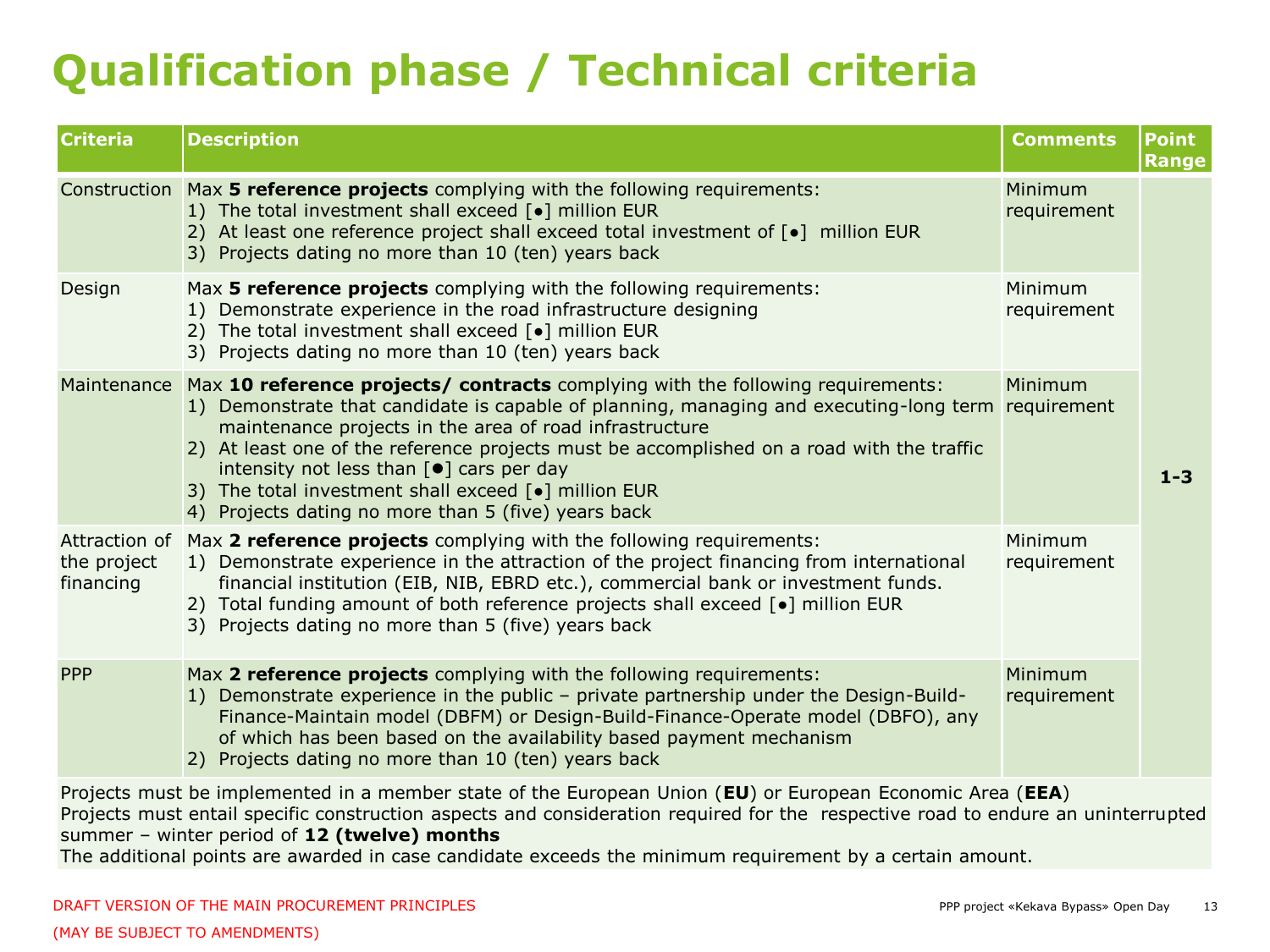## **Qualification phase / Experts**

Candidate must demonstrate availability of all of the following experts:

Experts

Project Manager

Financial Expert

Construction project manager and construction work manager

Construction bridge section manager and bridge construction manager

Construction road section manager and road construction manager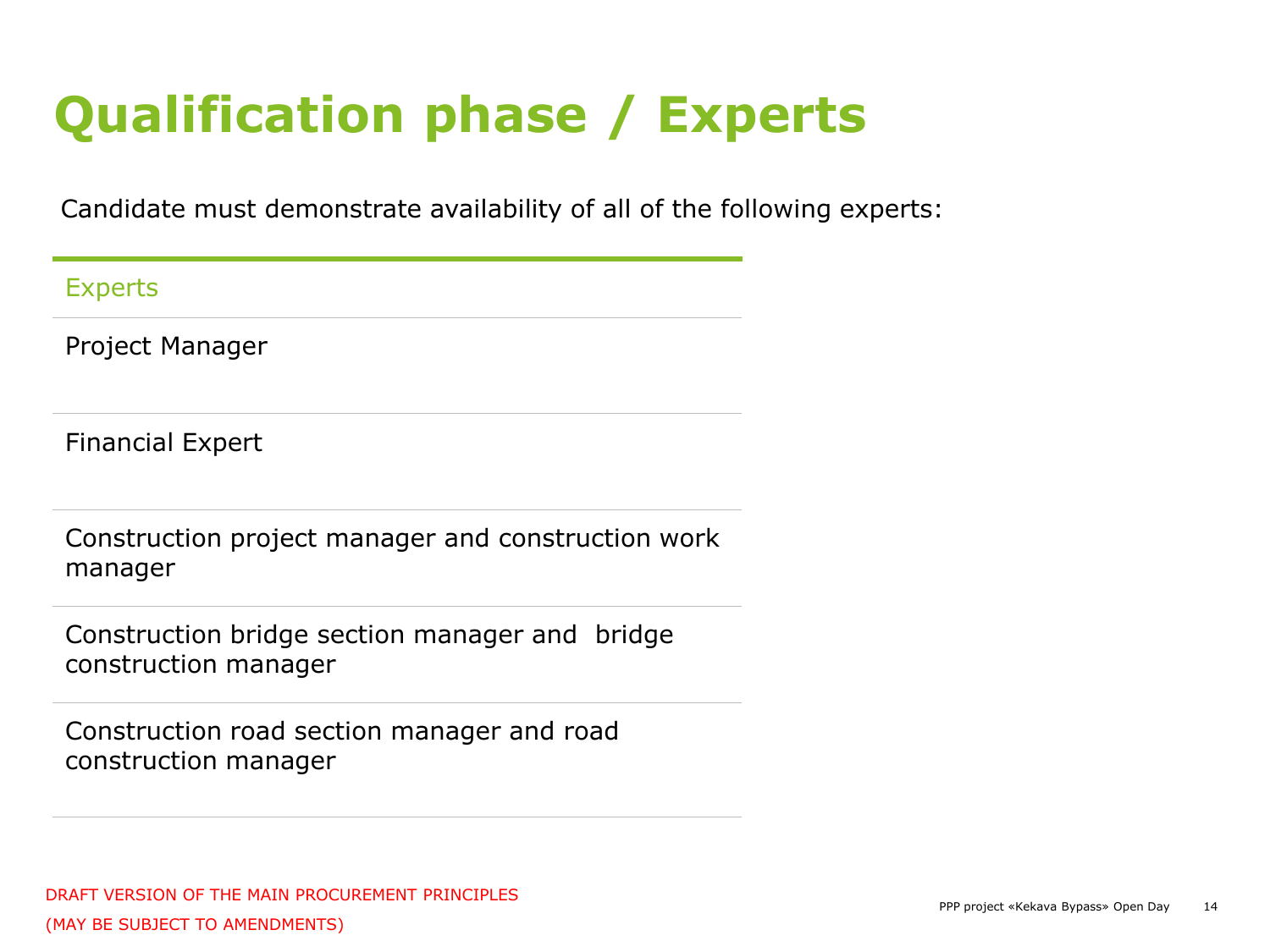# **Awarding Phase**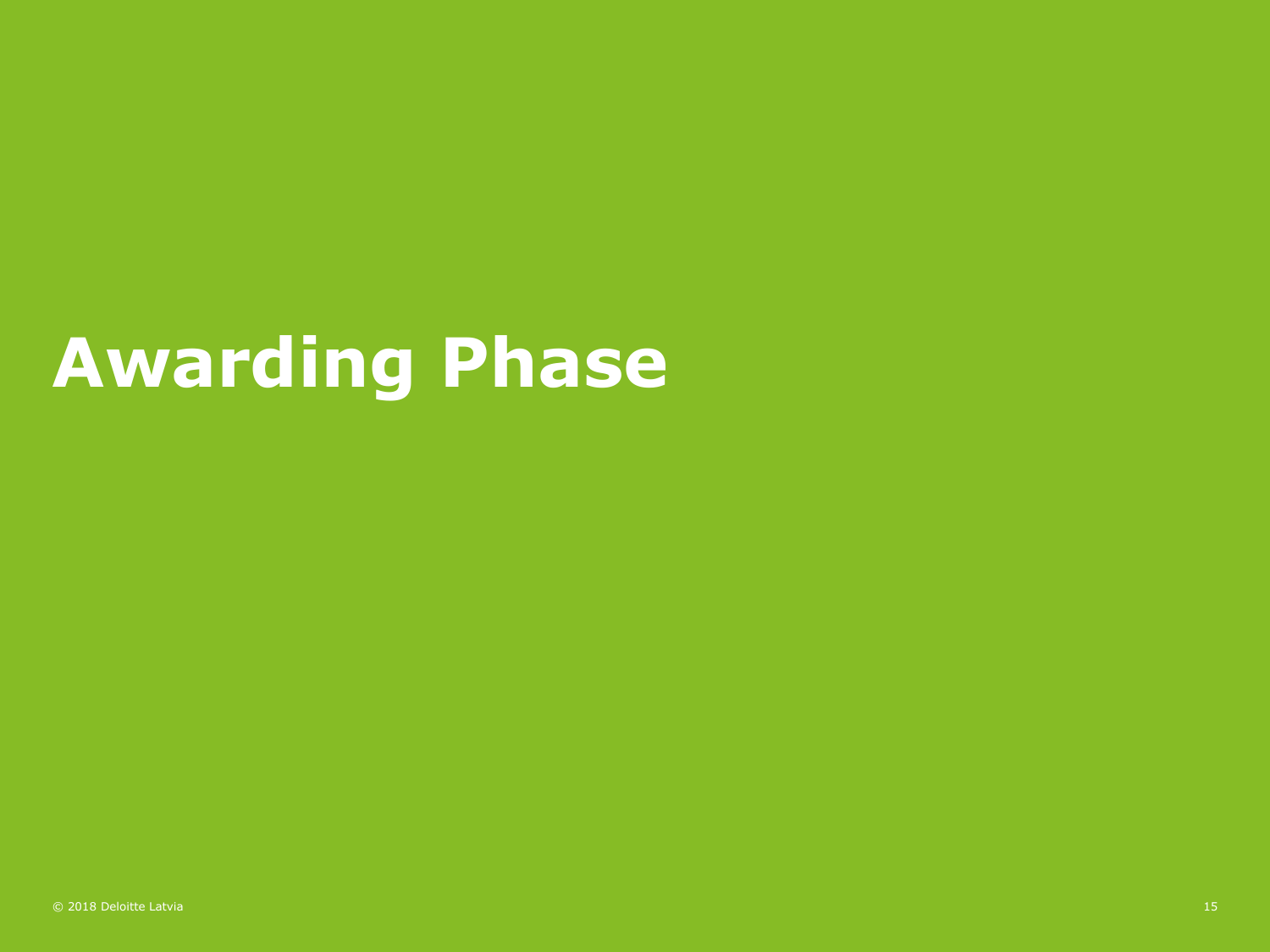## **Awarding phase**

- Award procurement documentation is distributed to tenderers invited to submit initial offers. Draft PPP contract is a part of the award procurement documentation.
- Bid bond is submitted along with the initial offer.
- Up to three tenderers that scored the highest points for the initial offer are invited to participate in negotiations.
- Negotiations primarily relate to the technical part of the initial offer, and open parts of PPP Contract. Financial offer can be changed downwards when preparing BAFO; upwards, only in case any additional item or work is requested during negotiations.
- At the end of negotiations, all negotiating tenderers receive written instructions on how to improve their initial offer, so that it can be submitted for BAFO.
- Following valuation of BAFO, the tenderer is announced who is awarded with the right to enter into the PPP contract. Prior to signing the PPP contract, financiers perform their due diligence (financial, tax, legal and technical). Following granting of financing, signing of PPP contract takes place on one and the same date with the Financial Close, Contract Date and Commencement Date. In case financiers do not grant financing, the second highest ranked tenderer is invited to undergo the due diligence process and enter into the PPP contract.
- In case the second highest ranked tenderer is not granted with the financing, the procurement procedure shall be terminated without awarding the PPP contract.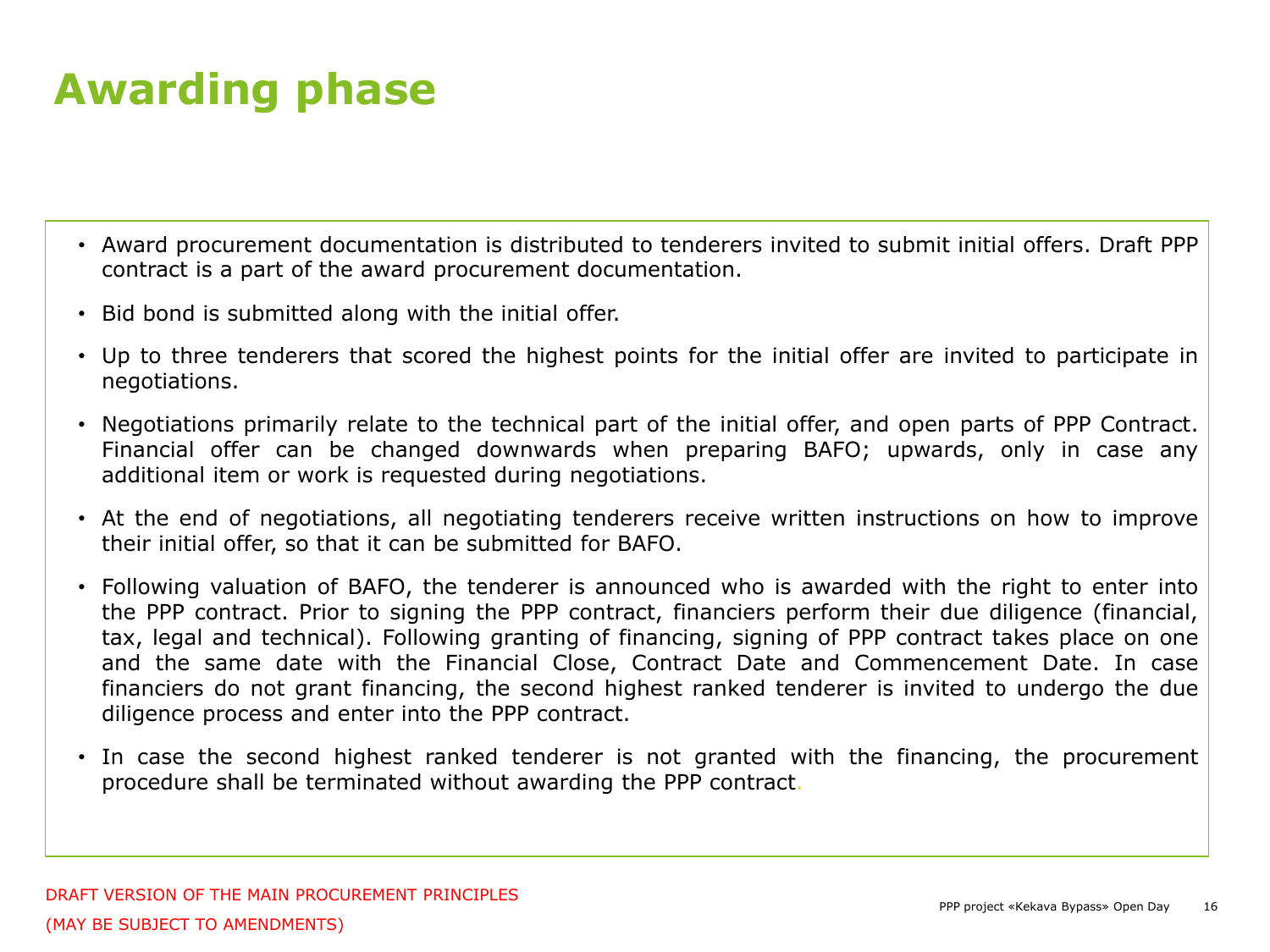## **Awarding Phase / Criteria**

| <b>Criteria</b>       |                                                                     | <b>Description</b> |         |
|-----------------------|---------------------------------------------------------------------|--------------------|---------|
| Financial             | Price                                                               | $[\bullet]$        |         |
| Technical             | Traffic management during<br>construction and availability<br>phase | $[\bullet]$        |         |
|                       | <b>Traffic safety</b>                                               | $[\bullet]$        | $1 - 4$ |
| management<br>Project | Completion date                                                     | $[\bullet]$        |         |
|                       | Risk and quality assurance                                          | $[\bullet]$        |         |
|                       | Maintenance plan                                                    | $[\bullet]$        |         |

To be considered for the awarding phase of the procurement process, the tenderers shall meet every one of the minimum requirements in financial, technical and project management criteria. If any of the minimum requirements are not met, the tenderer is disqualified.

DRAFT VERSION OF THE MAIN PROCUREMENT PRINCIPLES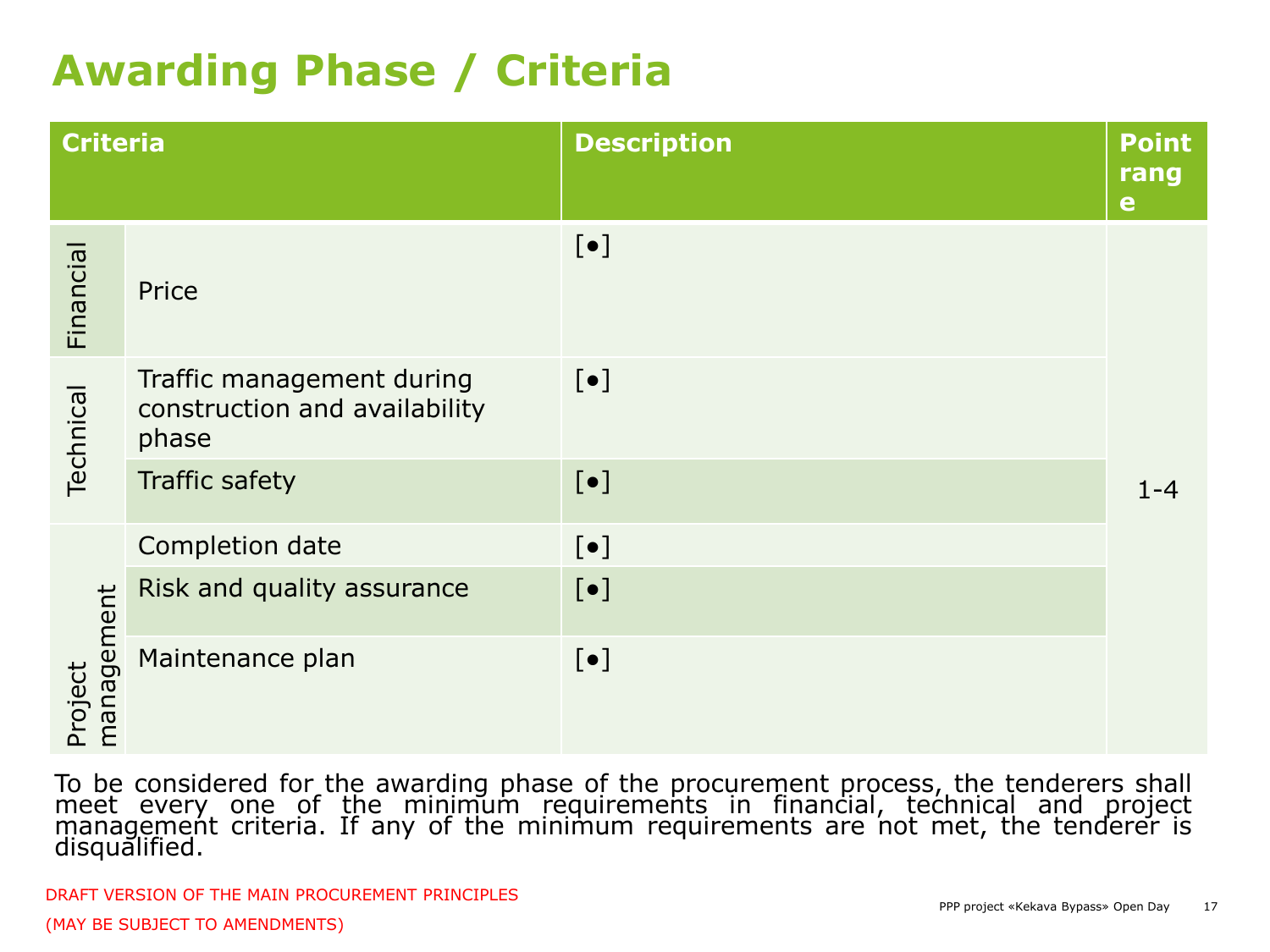# **Key PPP contract terms**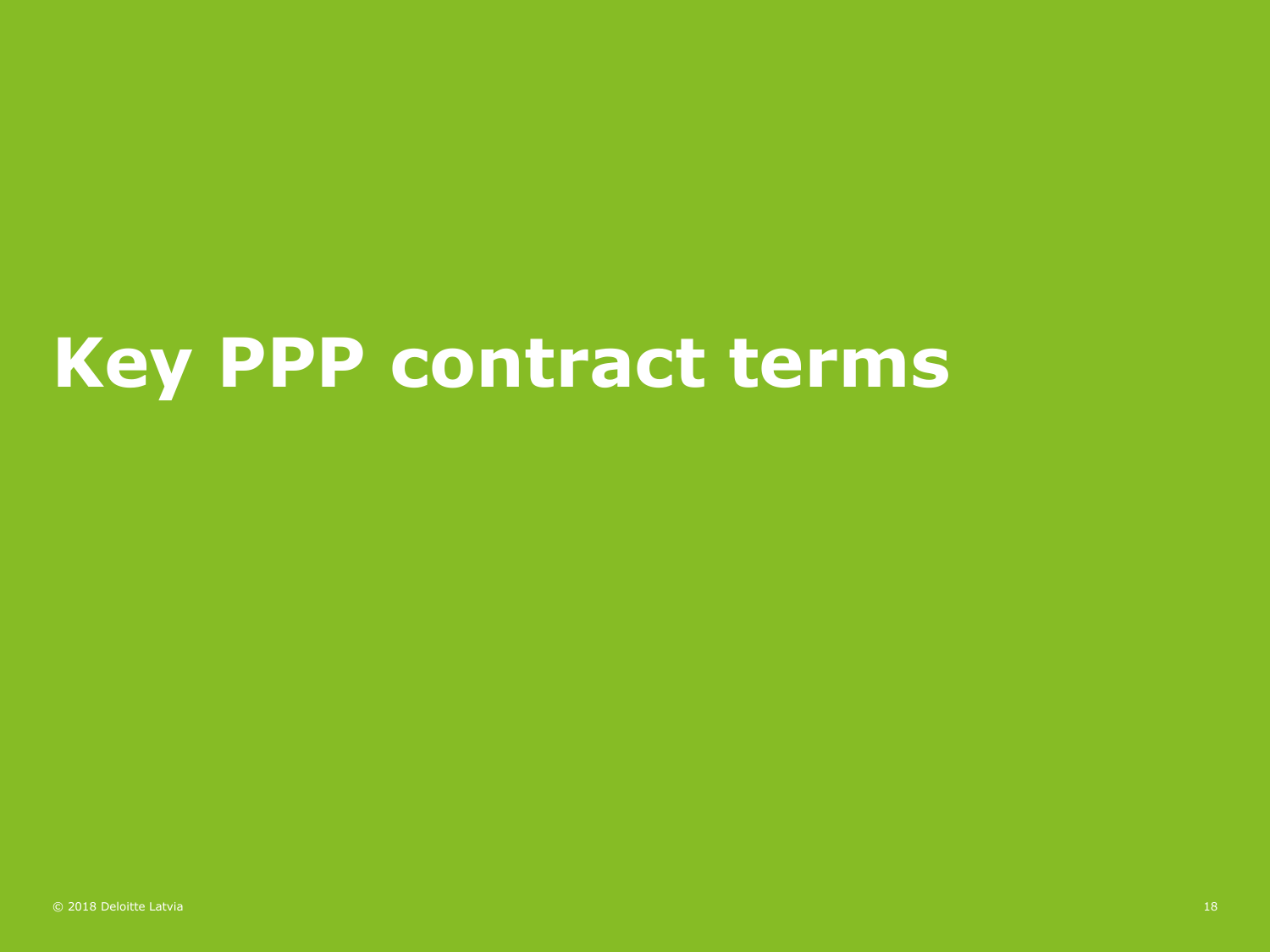### **Structure of the PPP Contract**

|                                                                                          | Appendix Nr. |
|------------------------------------------------------------------------------------------|--------------|
| Main text of the Contract<br>1.                                                          | N/A          |
| 1.1. Definitions                                                                         | #1           |
| 1.2. Payment mechanism                                                                   | #2           |
| 1.3. Insurance                                                                           | #3           |
| 1.4. Technical requirements to the Designing, Construction,<br>Maintenance and Hand-Back | #4           |
| 1.5. Compensation in the case of Early Termination                                       | #5           |
| 1.6. Document list                                                                       | #6           |
| 1.7. Representation & Warranties                                                         | #7           |
| 1.8. Consultation Committee                                                              | #8           |
| 1.9. Management Plan                                                                     | #9           |
| 1.10. Approved Subcontractors                                                            | #10          |
| 1.11. Templates of Bank Guarantees                                                       | #11          |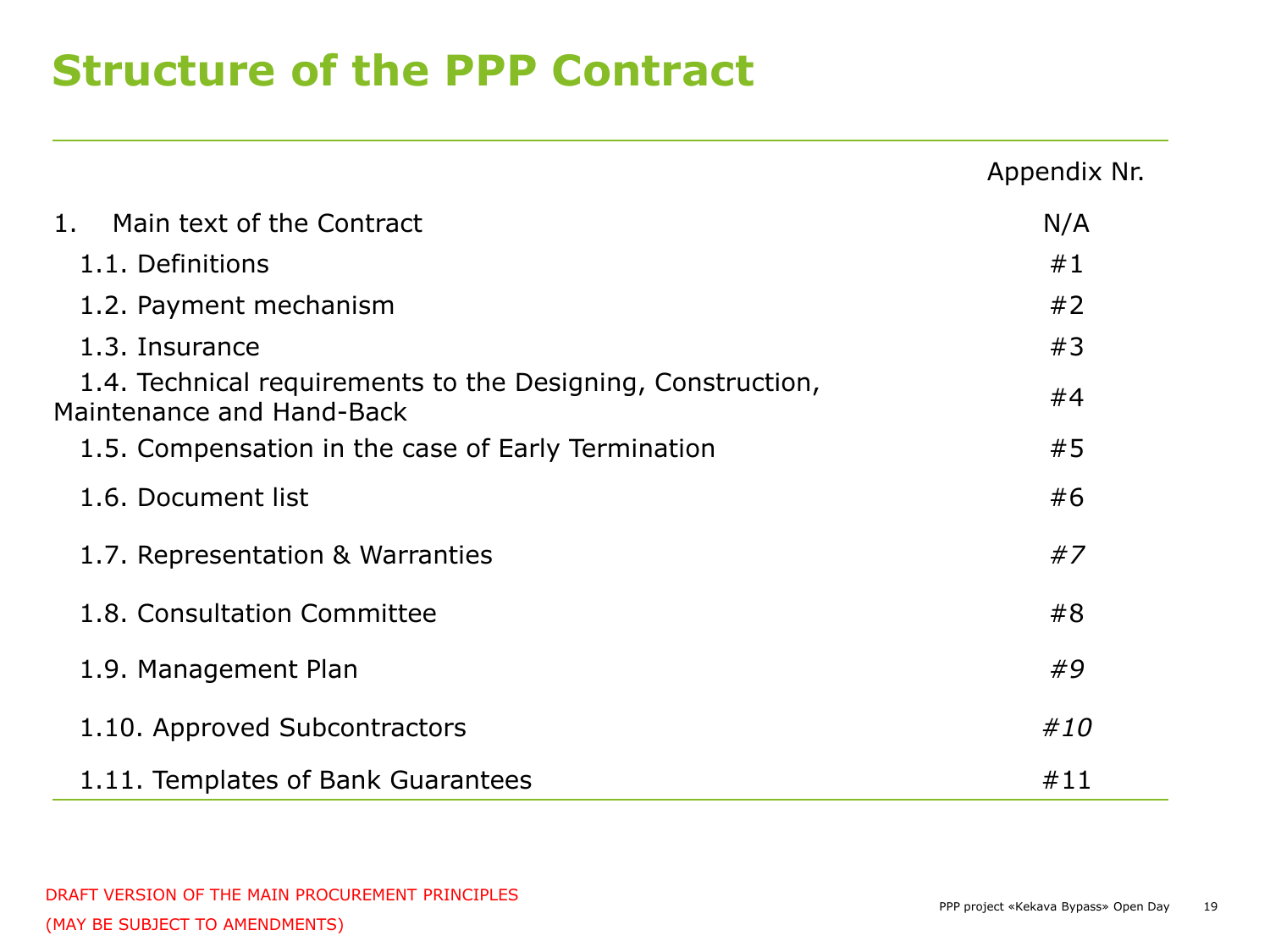## **Structure of the Main text of the Contract**

#### **Content of the Contract**

- **1. Contractual Rules on interpretation, application, adjudication and enforcement**
- **2. Subject Matter**
- **3. Payments in general**
- 4. Availability payment
- 5. Invoicing
- **6. Term**

#### **7. Amendments to the Contract**

- 8. Changes in Works
- 9. Period up to the Financial Close
- 10. Design
- 11. Construction Area
- 12. Construction Works
- 13. Availability Certificate
- 14. Completion Certificate
- 15. Availability Phase
- 16. Hand Back
- 17. Contractual Provisions for the whole validity term
- 18. Liability and indemnities
- 19. Supervening Events
- 20. Early termination
- 21. Intervention Rights
- 22. Notices
- 23. Concluding Provisions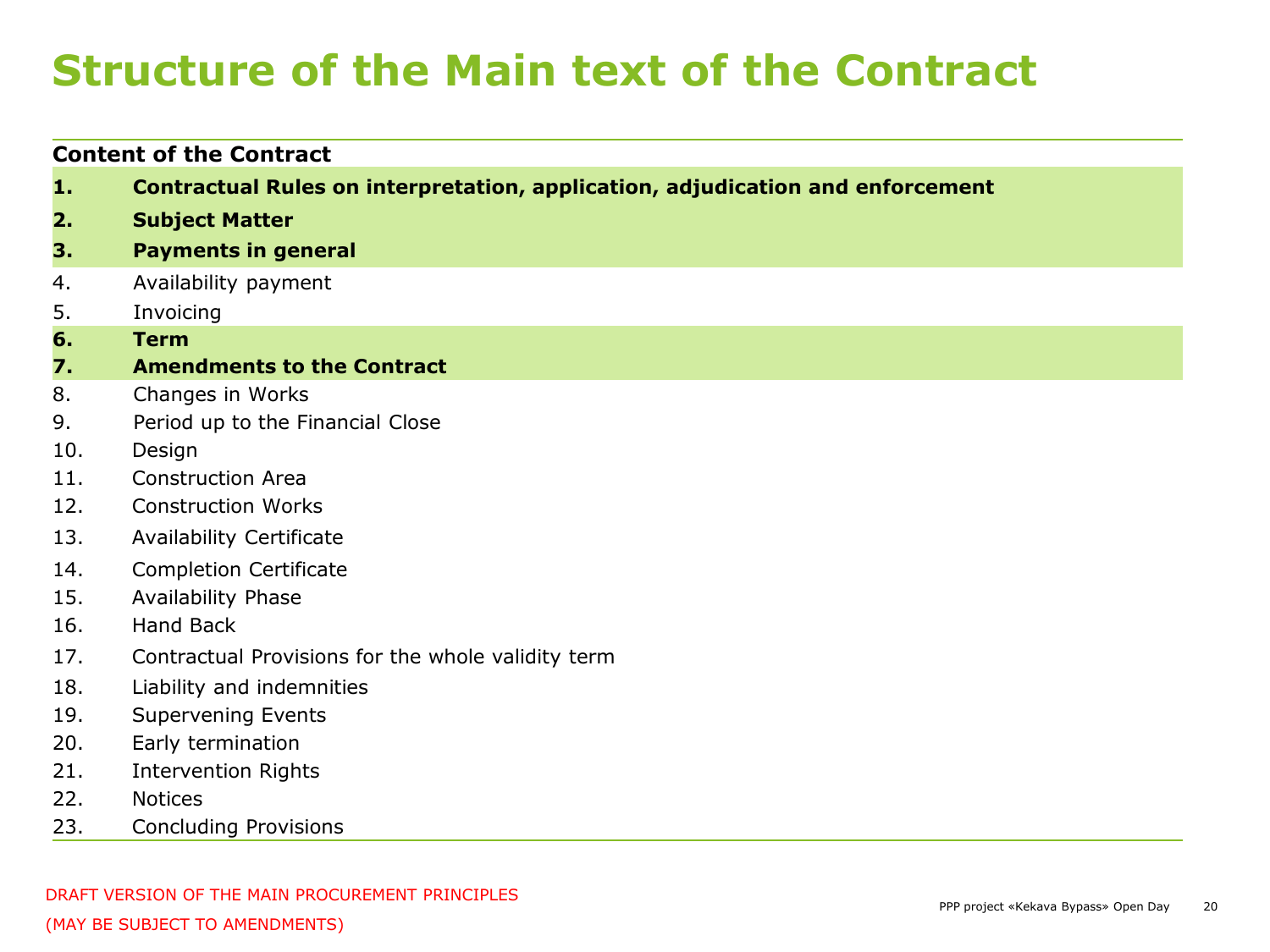## **Compensation in the Case of Early Termination**

#### **Groups of causes for Early Termination:**

- 1) Grounds for Immediate Termination or Private Partner Default:
	- Remedy request; or
	- Early Termination Notice;
- 2) Private Partner Default:
	- Remedy request;
	- Remedy notice;
	- Early termination notice.
- 3) Authority Default:
	- Remedy request;
	- Early termination notice.
- 4) Force Majeure Event:
	- $-$  90 days  $+$ ;
	- Early termination notice.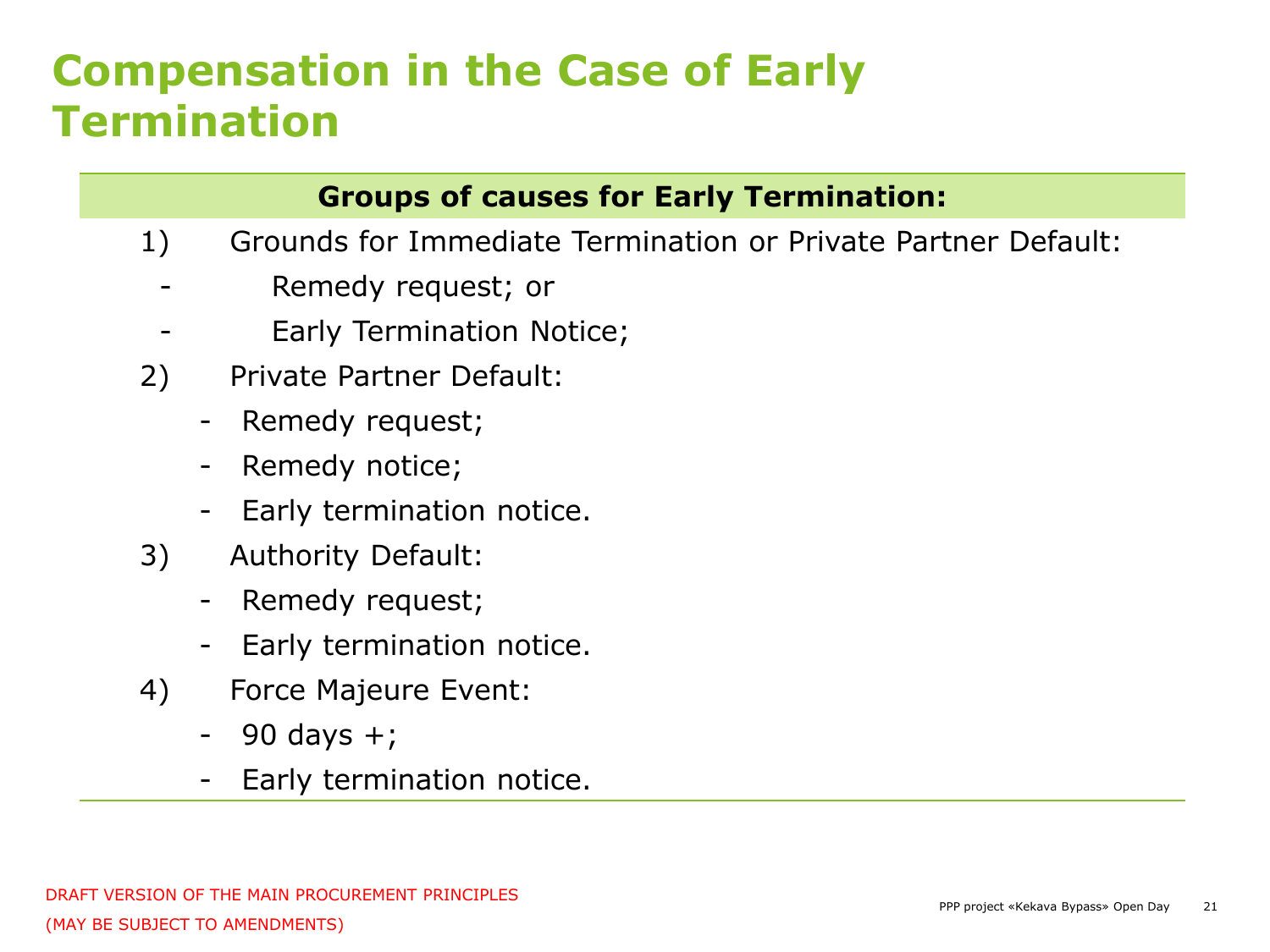## **Payment Mechanism / Characteristics (1)**

#### **1. Road types:**

- (a) Main road (green);
- (b) Auxiliary roads and tunnels (yellow);
- (c) Ramps and roundabouts (mauve).

#### **2. Time windows for traffic lane closures per direction (To/From Riga):**

- (a) Peak (weekends and holidays);
- (b) Off-peak (weekends and holidays);
- (c) Peak (other days);
- (d) Off-peak (other days);
- (e) Night.

#### **3. Maximum length of traffic lane closure:**

- $(a) x < 2km;$
- (b)  $2km < x < = 4km$ ;
- (c) x>4km

#### **4. Speed reduction:**

- (a)  $y \leq 20$  km/h;
- (b) 20km/h<y<=40km/h;
- (c) y>=40km/h.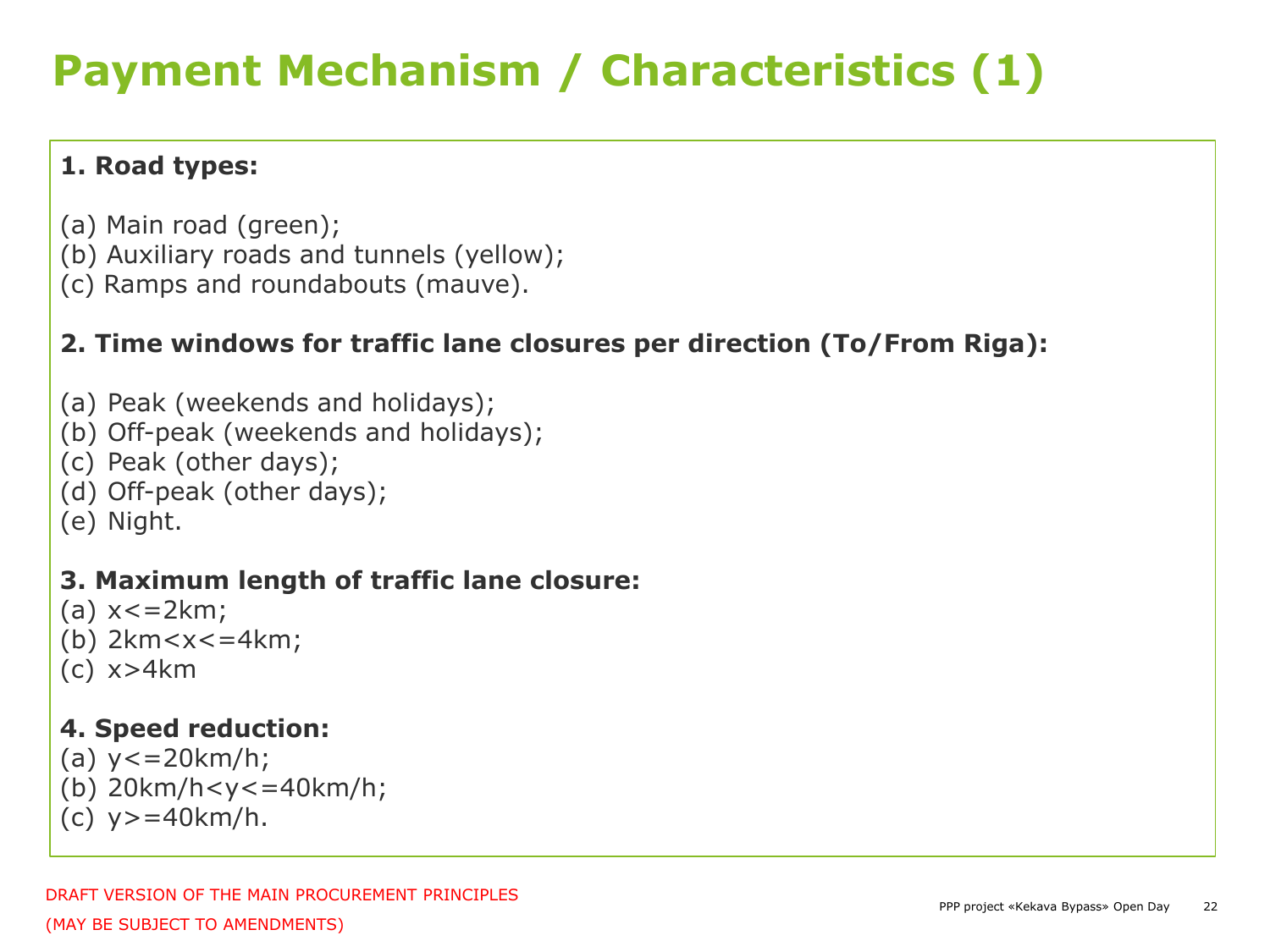## **Payment Mechanism / Characteristics (2)**

#### Payments: NAP=GAP-AA-PD

#### **Availability adjustments (AA)**

#### **1. Unavailability events (Disruption)**

- (a) Class A: Fully operational, no hard shoulder available;
- (b) Class B: Partially operational traffic lanes (multiple);
- (c) Class C: Partially operational traffic lane (one);
- (d) Class D: No availability.

#### 2.  $AA = \Sigma$  Lane Rentals (LRs)

#### where  $LR = \Sigma$  (Clock hour x Availability Value) (AV, see table attached)

EURO per hour:

- (a) Per direction (and/or entry/exit);
- (b) Per Road type;
- (c) Per Disruption;
- (d) Per Length of lane closure;
- (e) Depending on Time when it takes place.

#### **3. Multipliers of Lane Rentals:**

- (a) x2 if occurs in specific road sections;
- (b) X2 if crosses specific road sections.

#### **4. Other principles:**

- (a) Subsequent unavailability counts;
- (b) Moving traffic lane;
- (c) Eur/h for closing bicycle road or pedestrian walkway.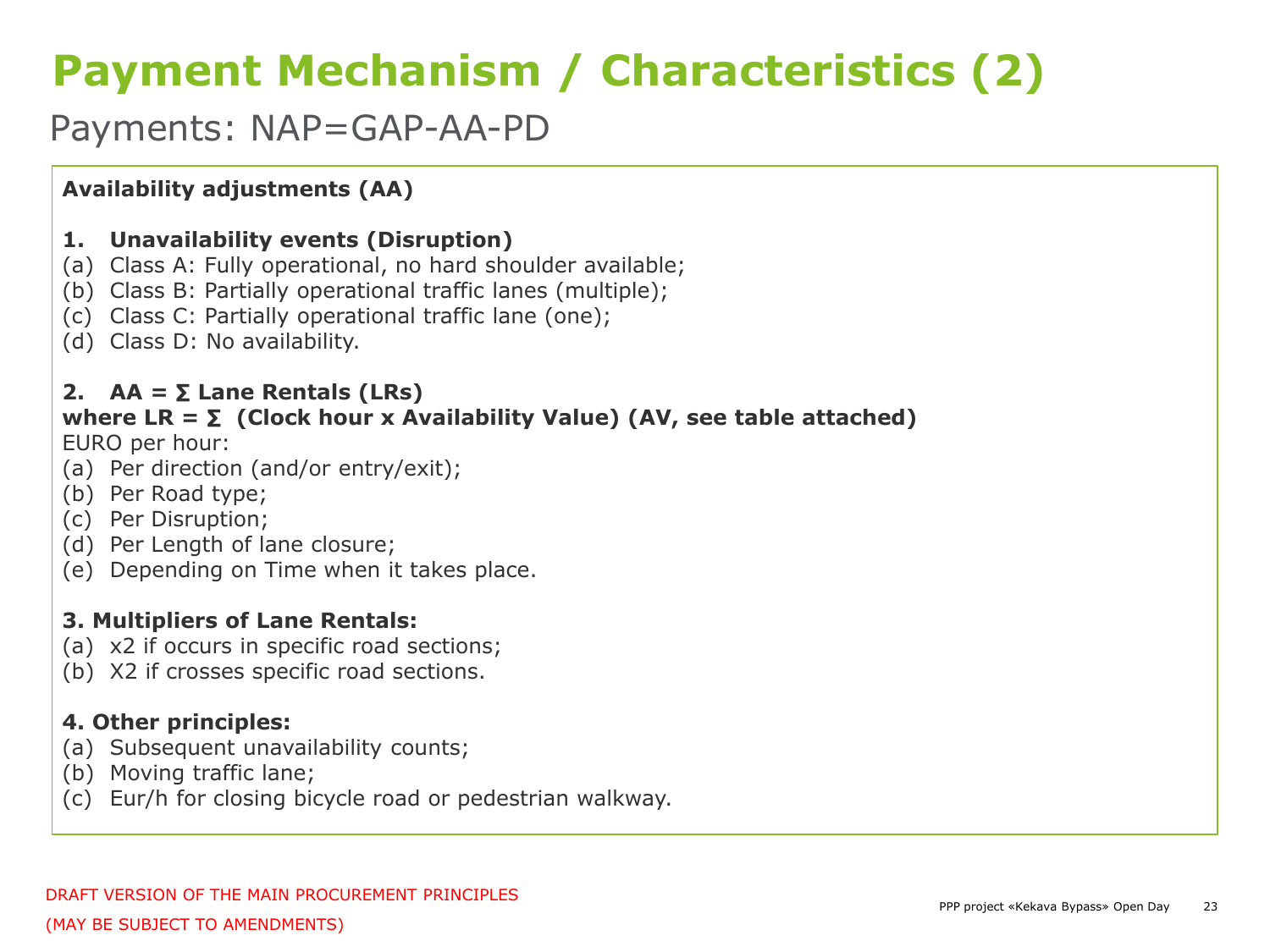## **Payment Mechanism / Characteristics (3)**

#### Payments: NAP=GAP-AA-PD

#### **Performance Discount (PD)**

#### **1. Daily maintenance to be split in 3 classes:**

- (a) Segment A: Severe (no repair time);
- (b) Segment B: Moderate (with repair time);
- (c) Segment C: Admin Negligence (with repair time).

#### 2.  $PD = \Sigma$  Individual performance discounts (IPDs)

Where IPD=Individual performance rate per category x IPR unit x length of single non-performance category.

#### **3. Application of :**

- (a) Applied on 2 hour/basis for Segment A;
- (b) Applied on 12 hour basis on Segment B and C (from lapse of repair time).

#### **4. Other principles:**

- (a) Recurrence penalised (x2);
- (b) Only AA calculated if single non-performance causes unavailability;

#### **5. Indexation:**

- (a) GAP (indexed part);
- (b) Other payment (IPRs and Availability values).